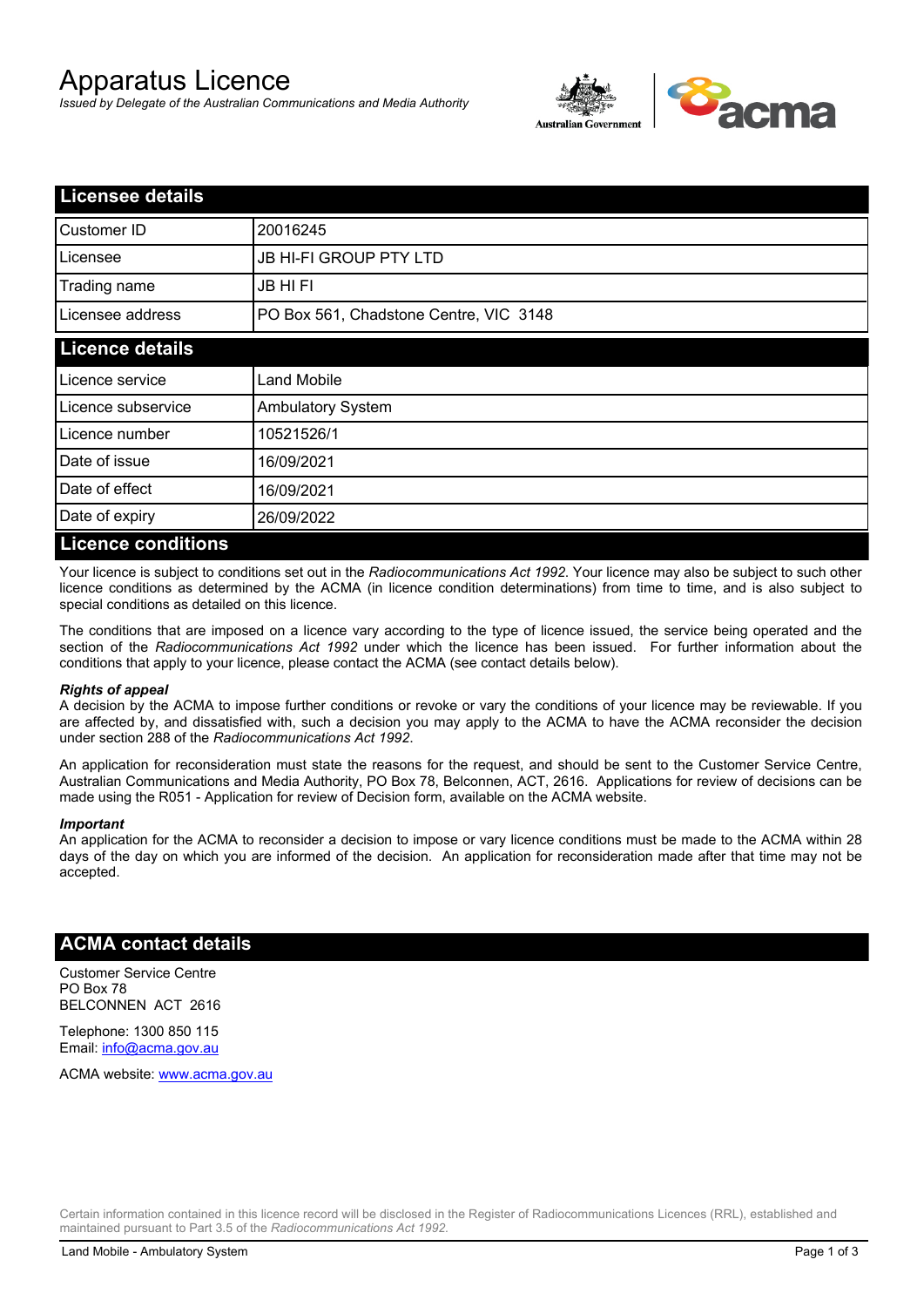# **Advisory Notes applying to licence no.: 10521526/1**

Conditions applicable to the operation of Ambulatory System station(s) authorised under this licence can be found in the Radiocommunications Licence Conditions (Apparatus Licence) Determination and the Radiocommunications Licence Conditions (Land Mobile Licence) Determination. Copies of these determinations are available from the ACMA and from the ACMA home page (www.acma.gov.au).